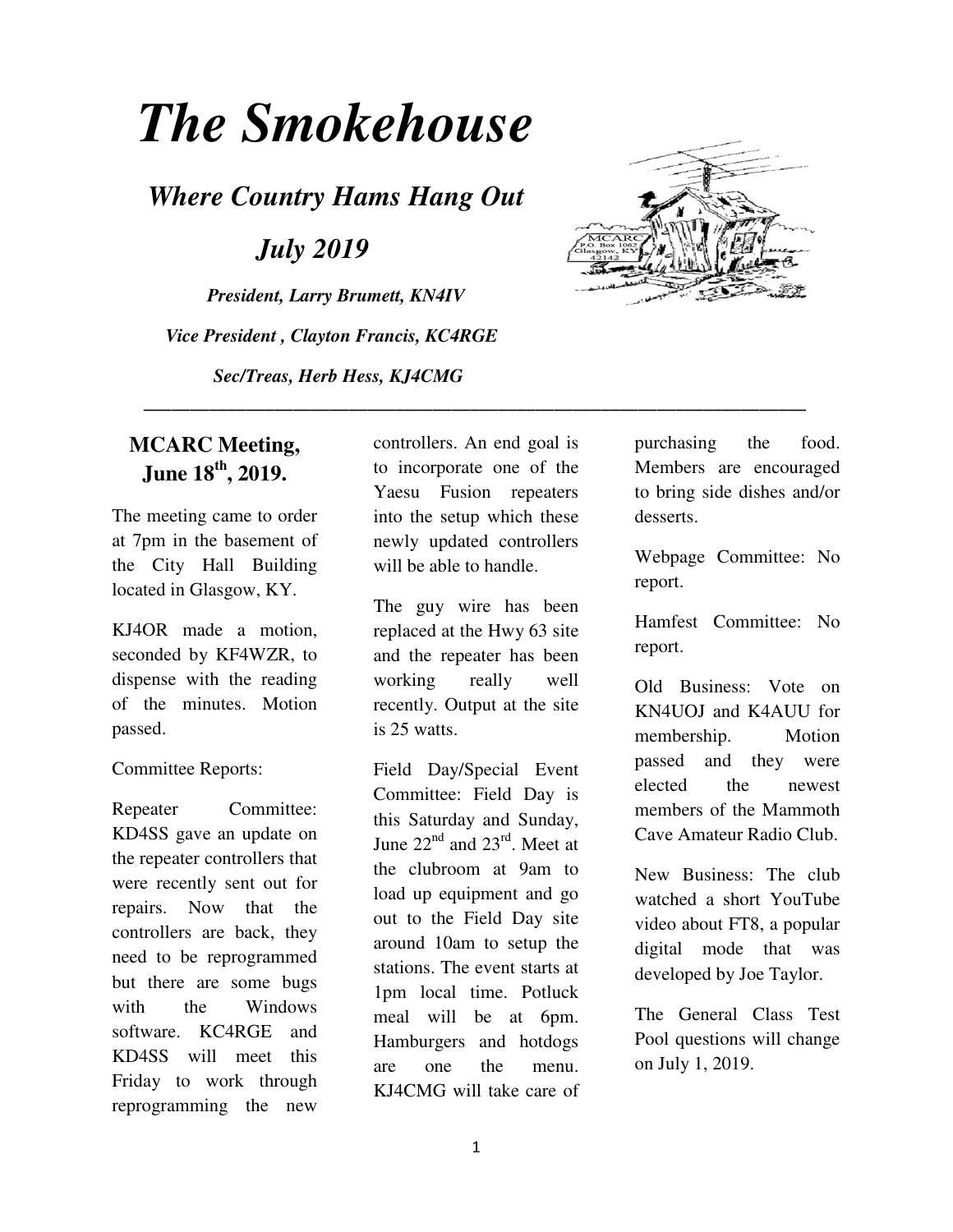The meeting adjourned at 8pm. There were 19 members present at the meeting.

W4HTB announced the next KCARC testing session will be on August

There is a simplex net every Tuesday at 7:30pm out of the Bowling Green Area on 146.430 MHz.

No further business to come before the group, KJ4OR made a motion, seconded by KF4WZR to adjourn. Motion passed.

 $4^{\text{th}}$ , 2019.

#### **Locals keep ham radio alive and well**

In a time when social media platforms are often criticized more for their divisiveness than praised for their ability to bring people together, a number of Seacoast residents are tapping into a different network to forge connections worldwide

Kyle Stucker of Edge Radio writes:

Local interest in ham radios has been growing at an accelerated rate in recent years thanks to lower entry hurdles, according to clubs and operators. They say it's put new generations one twist of a dial or tap of a touchscreen away from the rush that comes from a meaningful chat with people on the other side of the globe.

"It crosses all barriers of careers, of families, of different social environments, of different cultures," said Rochester resident Mark Pride.

Pride is a longtime ham and retired communications engineer who like other operators goes by his unique alphanumeric radio call sign, K1RX.

"You have just a tremendous bond with these people," he said. "You run into these people years later — I mean 40 years later — and you just pick right up from where you were. It's just fabulous."

And they say it's not hard to strike up a conversation for the first time.

"There's not a night that goes by that you can't hop onto one of the bands and guys are talking to the same guys every night," said Neil Collesidis (AA1SB), an Exeter resident who has been a licensed operator since

1966. "After a while, you can't stop us from talking. We all have that same disease."

Local hams say the hobby is more accessible than ever thanks to lower-priced handheld radios, computer and smartphone radio apps that route signals through the internet, and portable antenna systems. Those things also expand overall communication capabilities for the diehards who have extensive professional equipment in their homes, like Pride's elaborate multi-radio and multiantenna rig.

Read the full story at https://www.fosters.com/n ews/20190406/locals-keepham-radio-alive-and-well

Ham Radio History: 1995 Vanity call signs became available

#### **Next sunspot cycle may be 50% lower**

NASA report research now underway may have found a reliable new method to predict this solar activity

The Sun's activity rises and falls in an 11-year cycle. The forecast for the next solar cycle says it will be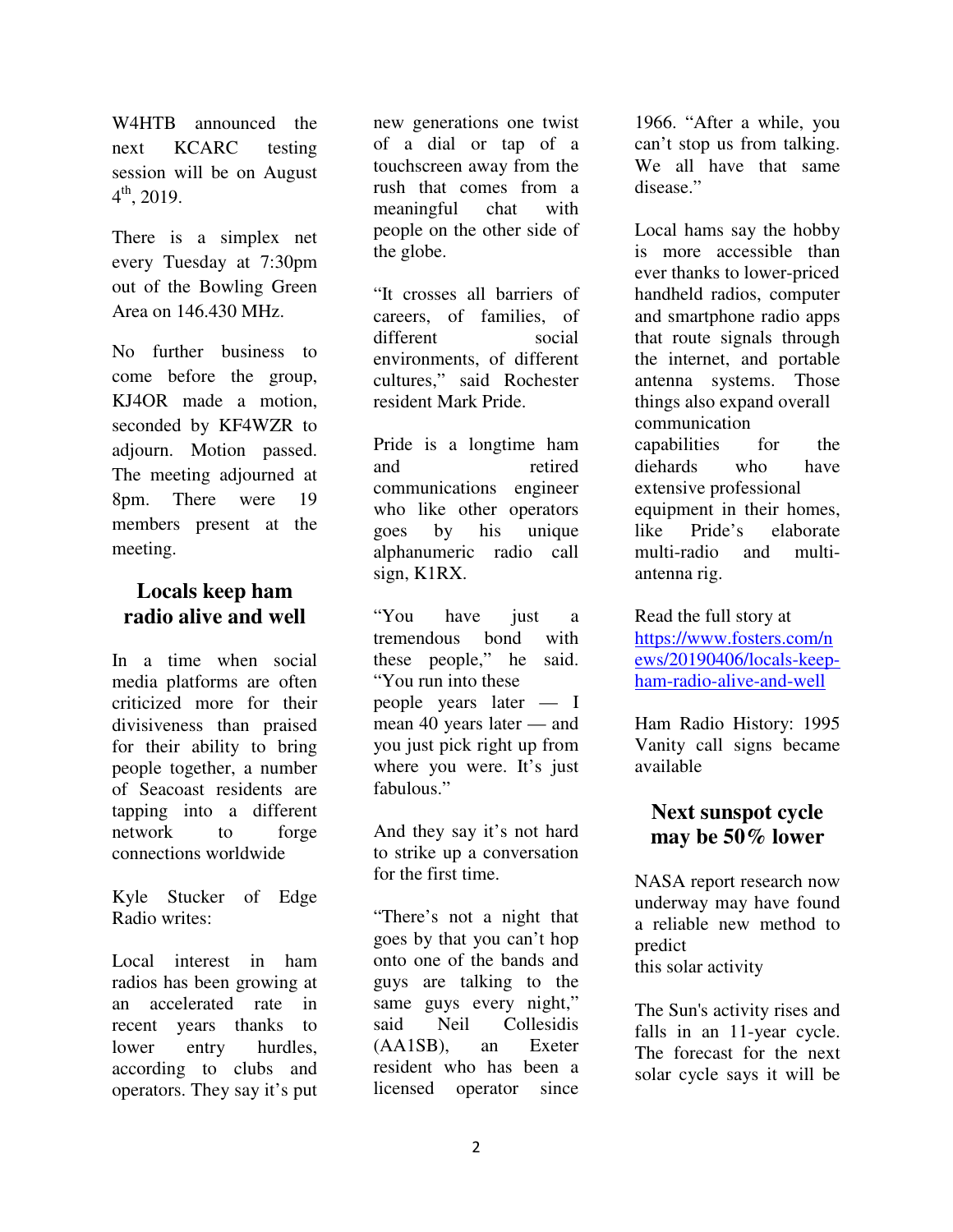the weakest of the last 200 years.

The maximum of this next cycle – measured in terms of sunspot number, a standard measure of solar activity level – could be 30 to  $50\%$ lower than the most recent one.

The results show that the next cycle will start in 2020 and reach its maximum in 2025.

The new research was led by Irina Kitiashvili, a researcher with the Bay Area Environmental Research Institute at NASA's Ames Research Center, in California's Silicon Valley. It combined observations from two NASA space missions – the Solar and Heliospheric Observatory and the Solar Dynamics Observatory – with data collected since 1976 from the ground-based National Solar Observatory.

Kitiashvili's method differs from other prediction tools in terms of the raw material for its forecast. Previously, researchers used the number of sunspots to represent indirectly the activity of the solar magnetic field. The new

approach takes advantage of direct observations of magnetic fields emerging on the surface of the Sun – data which has only existed for the last four solar cycles. Read the full story at https://www.nasa.gov/featu re/ames/solar-activityforecast-for-next-decadefavorable-for-exploration Ham radio history: 1987 Novice/Tech 10 meter SSB privileges from 28.3 to 28.5

## **175th Anniversary of Morse Code**

Newsweek reports Morse Code is 175 years old and still as useful as ever.

The first message sent by Morse code's dots and dashes across a long distance traveled from Washington, D.C., to Baltimore on Friday, May 24, 1844 - 175 years ago. It signaled the first time in human history that complex thoughts could be communicated at long distances almost instantaneously.. Until then, people had to have face-to-face conversations; send coded messages through drums, smoke signals and semaphore systems; or read printed words.

Thanks to Samuel F.B. Morse, communication changed rapidly, and has been changing ever faster since. He invented the electric telegraph in 1832. It took six more years for him to standardize a code for communicating over telegraph wires. In 1843, Congress gave him \$30,000 to string wires between the nation's capital and nearby Baltimore. When the line was completed, he conducted a public demonstration of longdistance communication.

There is a thriving community of amateur radio operators who treasure Morse code, too. Among amateur radio operators, Morse code is a cherished tradition tracing back to the earliest days of radio. Some of them may have begun in the Boy Scouts, which has made learning Morse variably optional or required over the years. The Federal **Communications** Commission used to require all licensed amateur radio operators to demonstrate proficiency in Morse code, but that ended in 2007. The FCC does still issue commercial licenses that require Morse

proficiency, but no jobs

require it anymore.